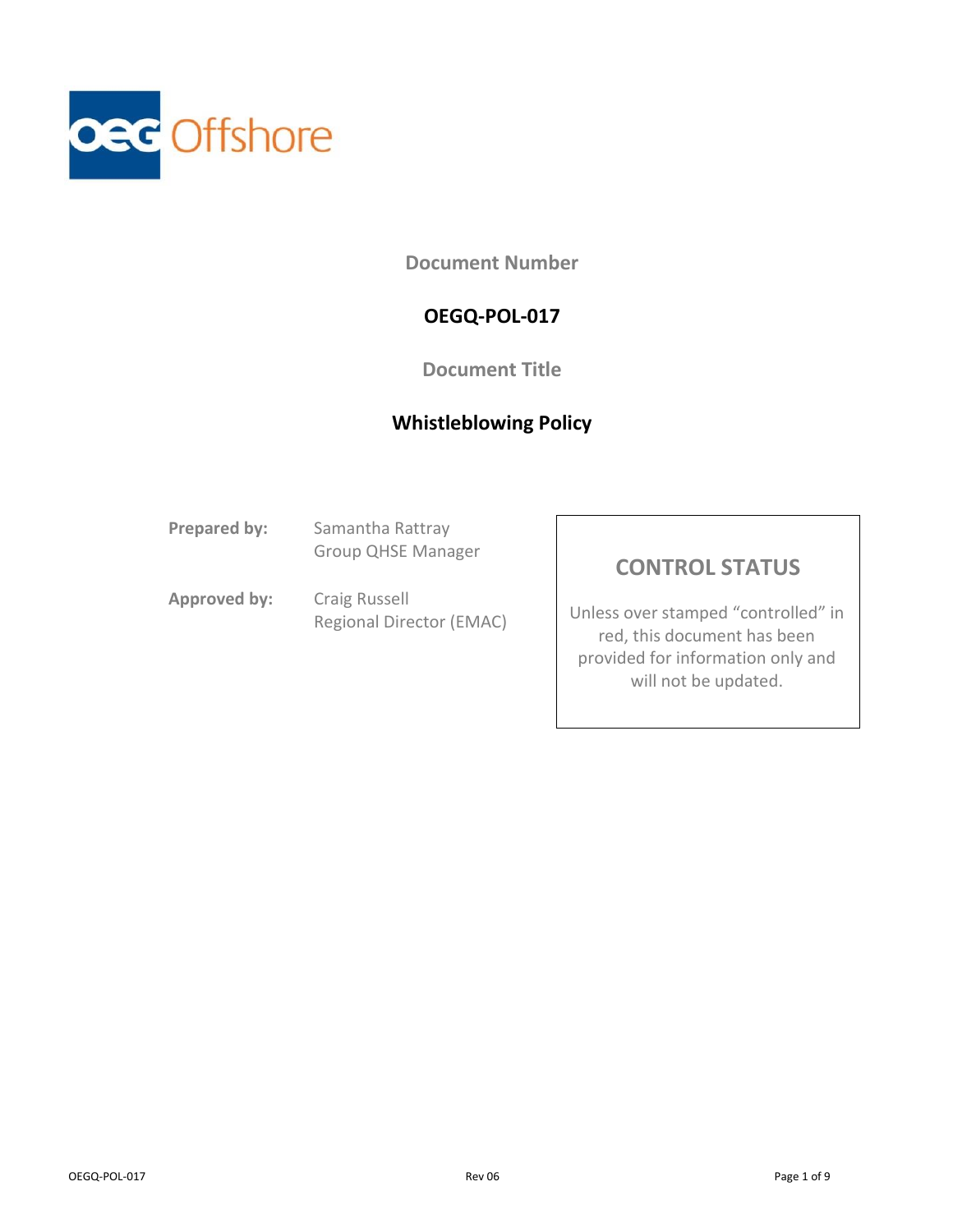

# **AMENDMENTS**

| <b>Amendment Description</b>                                                                                                          | Rev. | Date     | Amended By | <b>Approved By</b> | <b>Pages Affected</b> |
|---------------------------------------------------------------------------------------------------------------------------------------|------|----------|------------|--------------------|-----------------------|
| <b>Original Policy</b>                                                                                                                | 00   | 13/12/10 | JT         | CR.                | <b>ALL</b>            |
| Reviewed and no changes                                                                                                               | 01   | 10/4/13  | DR.        | CR.                | <b>ALL</b>            |
| Renumbered in line with new numbering<br>system, Table of Contents included                                                           | 02   | 11/11/13 | KH         | <b>DH</b>          | <b>ALL</b>            |
| Reviewed as Part of Annual Review No<br>Change                                                                                        | 02   | 08/10/14 | KH         | <b>DH</b>          | N/A                   |
| Annual Review, New front page,<br>Reformatting changes                                                                                | 03   | 11/05/15 | KH         | <b>DH</b>          | <b>ALL</b>            |
| Annual Review, New front page                                                                                                         | 04   | 02/05/16 | <b>SR</b>  | <b>DH</b>          | <b>ALL</b>            |
| Add in references to the Modern Slavery<br>Act 2015 and Foreign Corrupt Practices<br>Act 1977 and UK Bribery Act 2010 in<br>Section 4 | 05   | 12/01/16 | SR.        | <b>DH</b>          | 5                     |
| Change approver and layout. General<br>paragraph updates, Appendix A added                                                            | 06   | 17/12/18 | <b>SR</b>  | <b>CAR</b>         | <b>ALL</b>            |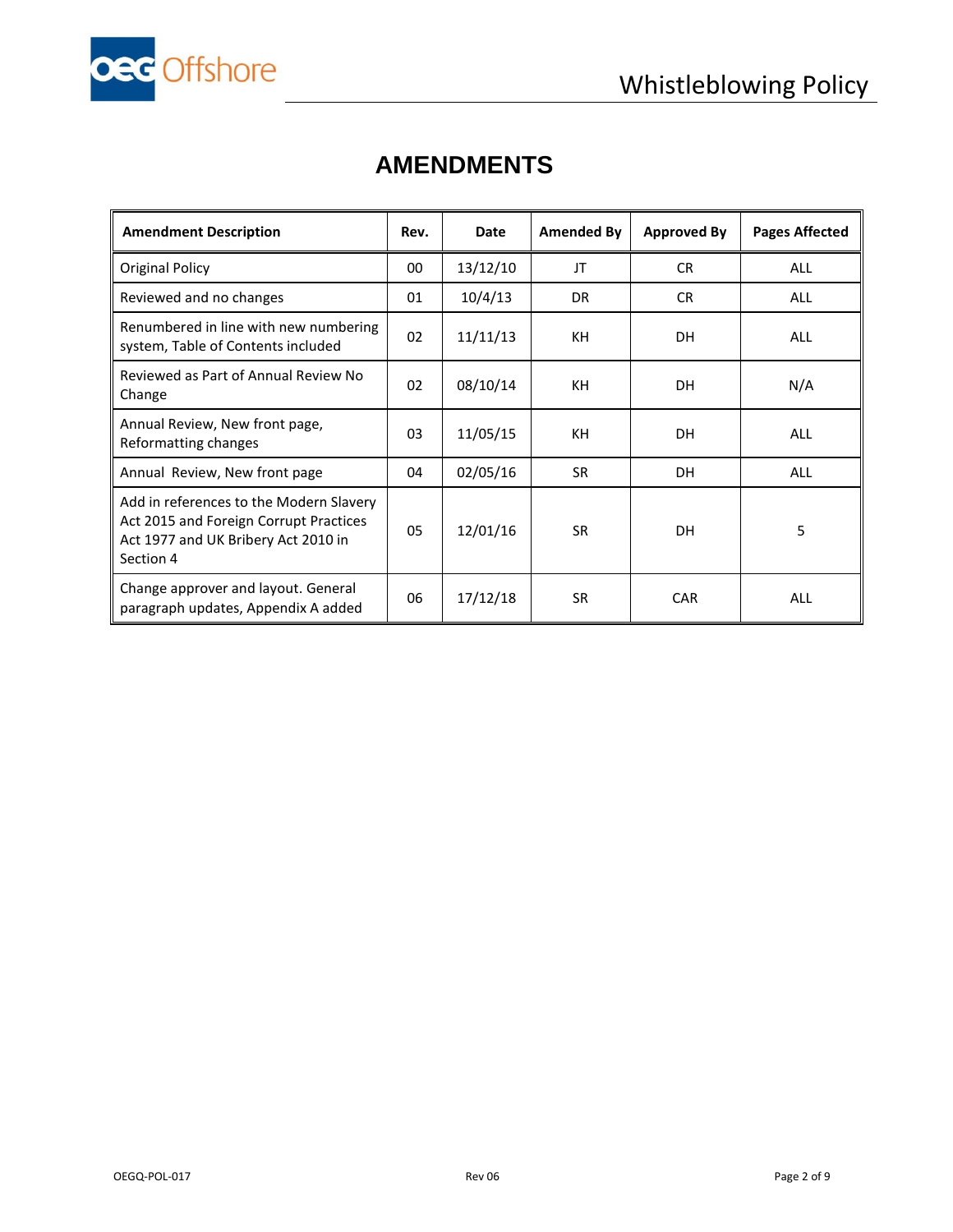

# **Table of Contents**

| 1.0 |  |
|-----|--|
| 2.0 |  |
| 3.0 |  |
| 4.0 |  |
| 5.0 |  |
| 6.0 |  |
| 7.0 |  |
| 8.0 |  |
| 9.0 |  |
|     |  |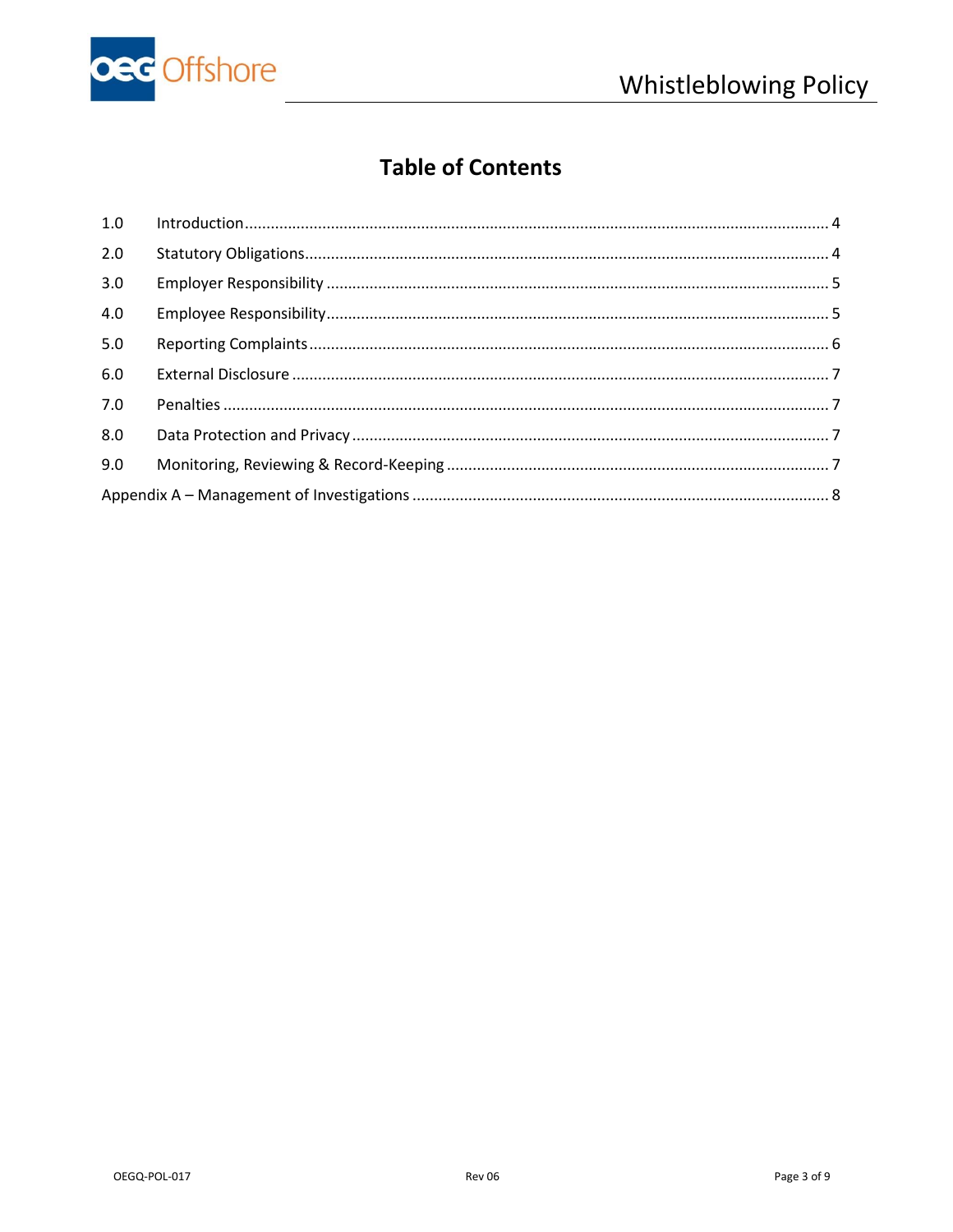

#### **1.0 Introduction**

<span id="page-3-0"></span>OEG Offshore Limited (OEG) is committed to encouraging a culture of openness within OEG to prevent incidents of malpractice. OEG recognises that, from time to time, things may go wrong or OEG may be unknowingly harbouring malpractice. OEG has a duty to identify malpractice and take the appropriate measures to remedy the situation.

It is sometimes difficult to know whether to speak up about something that concerns us. Often people are reluctant to get involved but this could result in serious consequences for OEG and its employees. That is why we have implemented this Whistleblowing Policy.

If you see or find out about something you think is wrong at OEG you should report it. You should go first to your line-manager or any other senior person. If you cannot or do not wish to do this for any reason you should follow this whistleblowing policy. Raising concerns about wrongdoing can be one of the most difficult and challenging things to do in a work environment. Under this policy you may come forward with legitimate concerns without fear of being blamed or suffering any disadvantage for doing so.

OEG encourages all employees to raise issues which concern them at work direct with their line manager in the first instance.

#### **2.0 Purpose**

The aim of this policy is to:

- a) ensure all employees feel supported in speaking up in confidence and reporting matters they suspect may involve anything, improper, unethical or inappropriate;
- b) encourage all improper, unethical or inappropriate behaviour to be identified and challenged at all levels of the organisation;
- c) provide clear procedures for the reporting of such matters;
- d) manage all disclosures in a timely, consistent and professional manner; and
- e) provide assurance that all disclosures will be taken seriously, treated as confidential and managed without fear of retaliation.

#### <span id="page-3-1"></span>**3.0 Statutory Obligations**

All employees have legal protection under the Public Interest Disclosure Act 1998 from any form of retribution, victimisation or detriment as a result of publicly disclosing certain serious allegations of malpractice.

Employees who disclose information of a specified category to a specified individual in specified circumstances, in accordance with the Public Interest Disclosure Act 1998 will be afforded protection. It will also enable them, if necessary, to make a complaint or assist in an investigation without fear of reprisal.

#### **4.0 When should a report be made**

This policy is designed to deal with concerns raised in relation to specific issues which are in the public interest and detailed below. Only genuine concerns should be reported.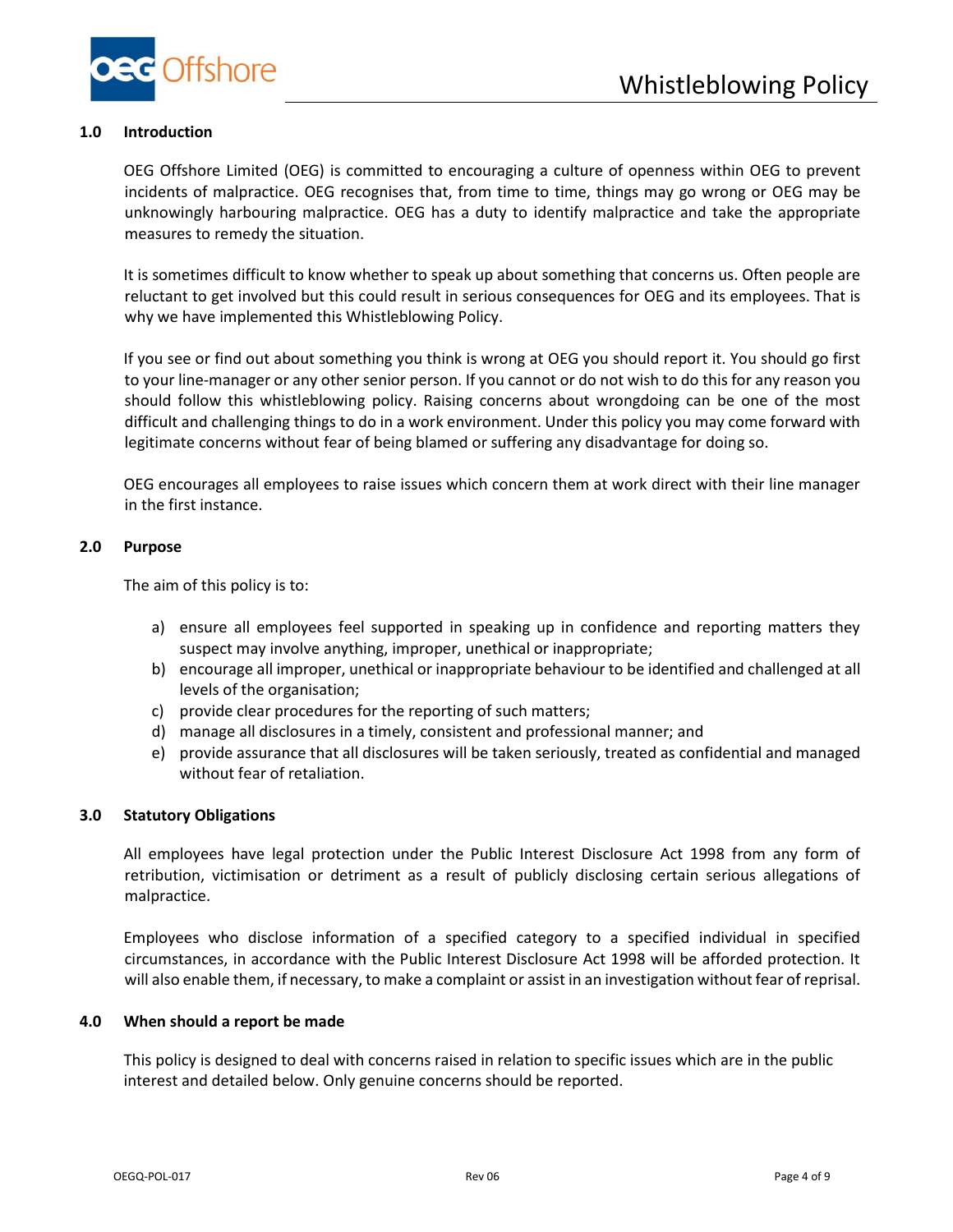

Whistle blowing means a disclosure of information made by an employee or contractor, an external person or body where they reasonably believe that one or more of the following matters is happening now, took place in the past or is likely to happen in the future. This is a non – exhaustive list of examples:

- a) a criminal offence;
- b) fraud;
- c) a failure to comply with a legal obligation (e.g. breach of a contractual or other common law obligation, statutory duty or requirement or administrative requirement, including suspected fraud, malpractice or breach of the Informa Code of Ethics);
- d) a miscarriage of justice;
- e) a danger to the health and safety of any individual;
- f) damage to the environment; and
- g) a deliberate concealment of information tending to show any of the above. Informa has other policies and procedures that deal with complaints, critical or constructive comments, and appeals. Disciplinary, Grievance, Harassment and Equal Opportunities policies also address standards of behaviour at work. The relevant policy should be followed where appropriate.

#### <span id="page-4-0"></span>**5.0 Employer Responsibility**

OEG views any issue of potential malpractice or misconduct extremely seriously and therefore all complaints raised under this policy shall be dealt with promptly and in strictest confidence. OEG shall appoint a senior manager to meet with the employee who raised the complaint to compile a full report into the nature of the allegations and alleged misconduct or malpractice.

Once the report is completed in full, the Management Team shall appoint an appropriate person to undertake a full investigation into the allegations of malpractice or misconduct. OEG will ensure that both management and employees comply with this policy. The Management Team will be responsible for coordinating the implementation of this policy and monitoring it thereafter.

#### <span id="page-4-1"></span>**6.0 Employee Responsibility**

Employees should raise the matter with their line manager or another senior manager as appropriate where genuinely and in good faith they believe that one of the following sets of circumstances is occurring, has occurred or may occur within OEG:

- a) That a criminal offence has been committed, is being committed or is likely to be committed;
- b) That a person has failed, is failing or is likely to fail to comply with any legal obligation to which he or she is subject;
- c) That a miscarriage of justice has occurred, is occurring or is likely to occur;
- d) Potential breach of the requirements in, or made under, the Modern Slavery Act 2015 (Slavery or Human Trafficking)
- e) Potential breach of the Foreign Corrupt Practices Act 1977 (FCPA) or UK Bribery Act 2010.
- f) That the health and safety of any individual has been, is being or is likely to be endangered;
- g) That the environment has been, is being or is likely to be damaged;
- h) That information tending to show any matter falling within any one of the preceding paragraphs has been, is being or is likely to be deliberately concealed.

Employees who raise an issue which may fall into the above category should be aware that further investigation will normally be necessary and that they may be required to attend a disciplinary or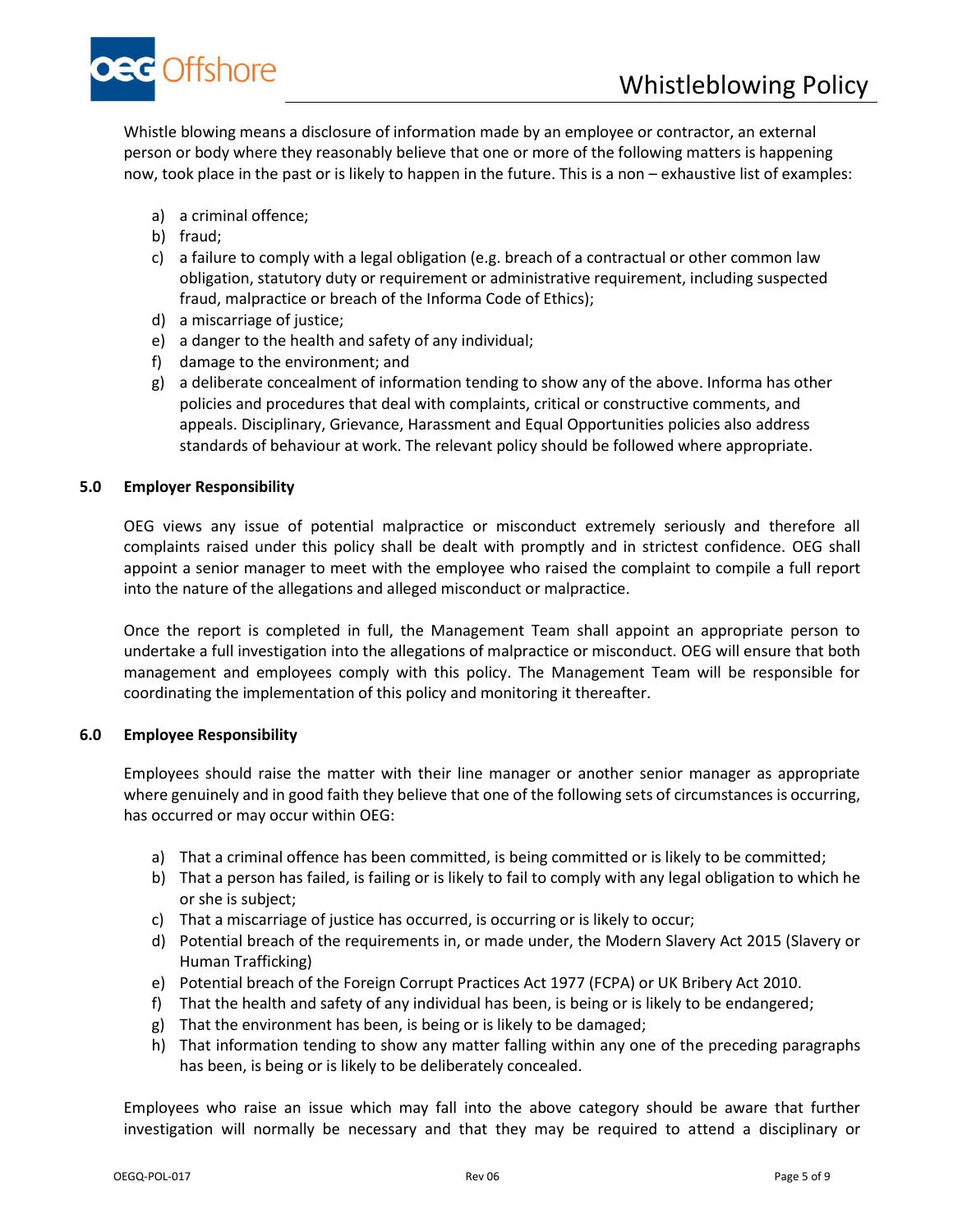

investigative hearing as a witness. Employees wishing to make a complaint should do so orally or in writing, describing the incident(s) as fully as possible to their line manager, or a more senior manager if appropriate and should include the following information;

- i. an outline of the known or suspected wrongdoing;
- ii. details, to the best of your knowledge, about when, where and how it occurred;
- iii. a list of the names of those suspected of being involved (both within Informa and externally);
- iv. a list of the names of anyone who may have relevant information;
- v. details of how you came to know about the suspected activities;
- vi. what, if any, do you estimate to be the value of the loss to Informa or other parties;
- vii. what, if any, breaches of internal controls, policy, procedure or other requirements you believe took place;
- viii. any specific recommendations you have for actions;
- ix. the names of anyone who you have discussed or reported this incident to;
- x. your name and contact details. Please note these will be kept confidential as far as is reasonably practicable; and
- xi. the date and time of making the report.

Employees are not required to prove the malpractice or misconduct and are entitled to raise matters on reasonable suspicion. However, employees will not be protected from the consequences of making such a disclosure if, by doing so, he/she commits a criminal offence. Employees will only be entitled to protection if the disclosure is carried out in accordance with the policy in good faith.

#### <span id="page-5-0"></span>**7.0 Reporting Complaints**

All allegations of malpractice or misconduct will be dealt with seriously, confidentially and speedily. **If you wish to make a complaint you should follow the following steps:** 

You should report the details in the first instance to your line manager. If you do not wish to speak to your line manager, you can instead speak to, where appropriate, our external HR Consultants or our CEO.

You should report the incident promptly so that investigation may proceed and any action taken quickly. As part of the investigatory process, you will be interviewed and asked to provide a written witness statement setting out the nature and details of the incident or complaint and the basis for it.

Confidentiality will be maintained during the investigatory process to the extent that this is practical and appropriate in the circumstances. However, in order to effectively investigate an allegation, OEG must be able to determine the scope of the investigation and the individuals who should be informed of or interviewed about the allegation. OEG reserves the right to arrange for another manager to conduct the investigation other than the manager with whom you raised the matter.

You will be invited to attend at least one meeting at a reasonable time and place at which your complaint can be discussed. You should take all reasonable steps to attend that meeting and you have the right to be accompanied by either a trade union official or a fellow employee of your choice or other individual who does not act in a legal capacity for you.

If the investigation proves that malpractice or wrongdoing has occurred, OEG's Disciplinary Procedure will be invoked and disciplinary action, up to and including dismissal, may be taken against the individual responsible for the offence.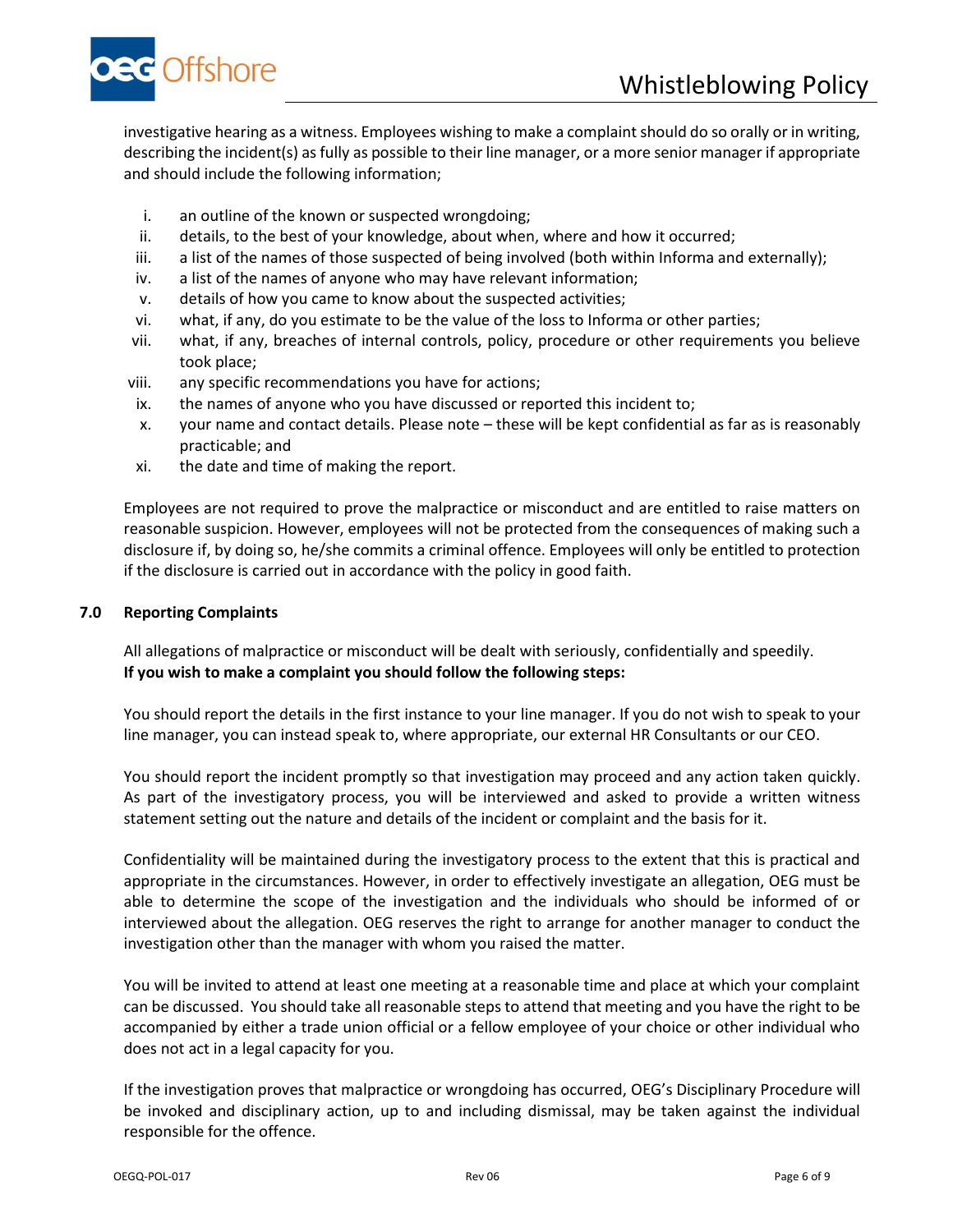

You will not be penalised for raising a complaint of discrimination even if it is not upheld, unless the complaint was both untrue and made in bad faith.

#### <span id="page-6-0"></span>**8.0 External Disclosure**

If an employee is not satisfied with the outcome of the investigation, the employee is legally entitled to make a disclosure to a prescribed person or, where justified, other bodies. It is nevertheless recommended that, in the first instance, the employee report his/her dissatisfaction to the CEO.

#### <span id="page-6-1"></span>**9.0 Penalties**

Any employee who raises a concern, which the investigation proves to be deliberately vexatious or malicious, will become the subject of disciplinary proceedings, up to and including dismissal.

Where the investigation proves the concern to be unfounded, but the employee raised the concern in good faith and without malice, the local office Senior Management Team will ensure that the employee is not subjected to victimisation or any other reprisals.

#### <span id="page-6-2"></span>**10.0 Data Protection and Privacy**

All information shall be treated confidentially as far as reasonably practicable. There may be circumstances where, because of the nature of the investigation or disclosure, it will be necessary to disclose your identity. In such circumstances every effort will be made to inform you before such disclosure is made.

If it is necessary for you to be involved in an investigation (for example by providing evidence), the fact that you made the original disclosure will, so far as reasonably practicable, be kept confidential and all reasonable steps will be taken to protect you from any victimisation or detriment as a result of having made a disclosure.

#### <span id="page-6-3"></span>**11.0 Monitoring, Reviewing & Record-Keeping**

OEG will seek to establish effective monitoring, reviewing and record-keeping systems to ensure effective implementation and development of this policy.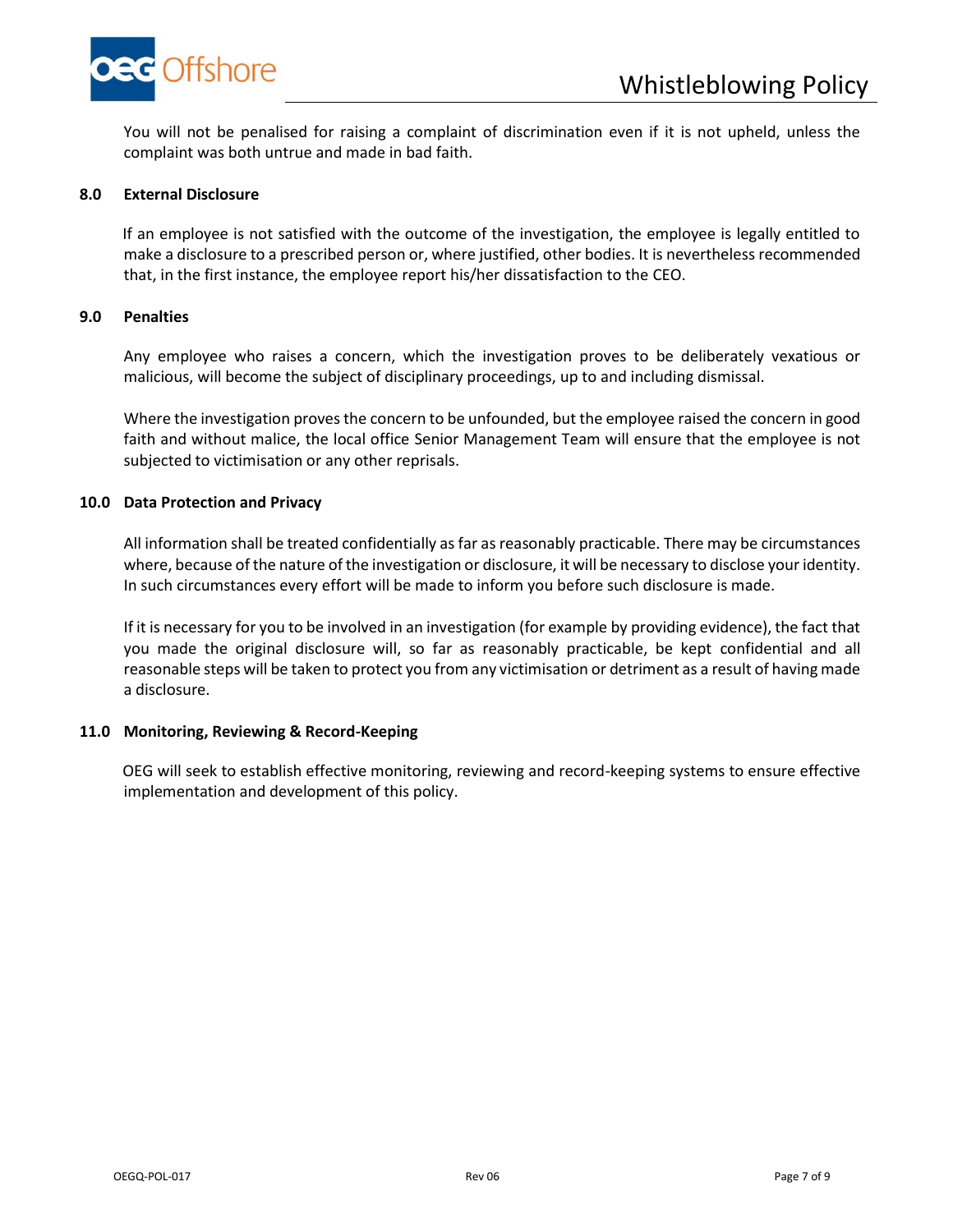

#### <span id="page-7-0"></span>**Appendix A – Management of Investigations**

An investigating manager will be appointed to lead the investigation into the allegations and will have the following responsibilities:

- Arrange individual interviews with relevant witnesses or individuals and inform them of their right to be accompanied at the meeting by a legal advisor / trade union representative / work colleague.
- Establish the facts/obtain statements/collect documentary evidence.
- Maintain detailed records of the investigation process.
- Make any recommendations for action to be submitted to a more senior manager.

The investigating manager will have the following responsibilities towards the employee or party who raised the disclosure:

- Hold a formal meeting with the employee making the complaint to discuss the matter.
- Inform them of their right to be accompanied at any interview by a legal advisor / trade union representative / work colleague.
- Keep the employee up to date with progress on the matter and agree timescales for action.
- Notify the employee making the disclosure about the outcome of the investigation, including how the matter will be dealt with and whether they will be required to attend an investigatory interview.
- Give details of employee support mechanisms available.

The investigating manager will have the following responsibilities towards the party against whom the disclosure is raised, pending consideration of the severity of the allegations, legal advice and safeguards to avoid tipping off:

- **■** Inform the individual/individuals about whom the disclosure is made in writing of the disclosure, the seriousness of the allegations and provide any supporting evidence.
- Advise in writing of the procedure to be followed.
- **■** Give the person the opportunity to respond in person and in writing to the claims made, and receive and consider any relevant evidence.
- **■** Inform them of their right to be accompanied at any interview by a legal advisor / trade union representative / work colleague.
- Give details of employee support mechanisms available.
- The investigating manager may also be required to act as a witness at any subsequent disciplinary hearing if required.
- Where necessary the Company will provide support, counselling or mediation to any team subject to investigation in order to ensure normal working relationships are resumed as effectively as possible.

The manager appointed to hear an appeal will have the following responsibilities:

- Hold appeal meeting with employee who made the disclosure.
- **E** Ensure all parties are informed of their right to be accompanied at any meetings by a legal advisor / trade union representative / work colleague.
- Review the investigation report/procedure followed and findings.
- Decide whether to uphold appeal or not.